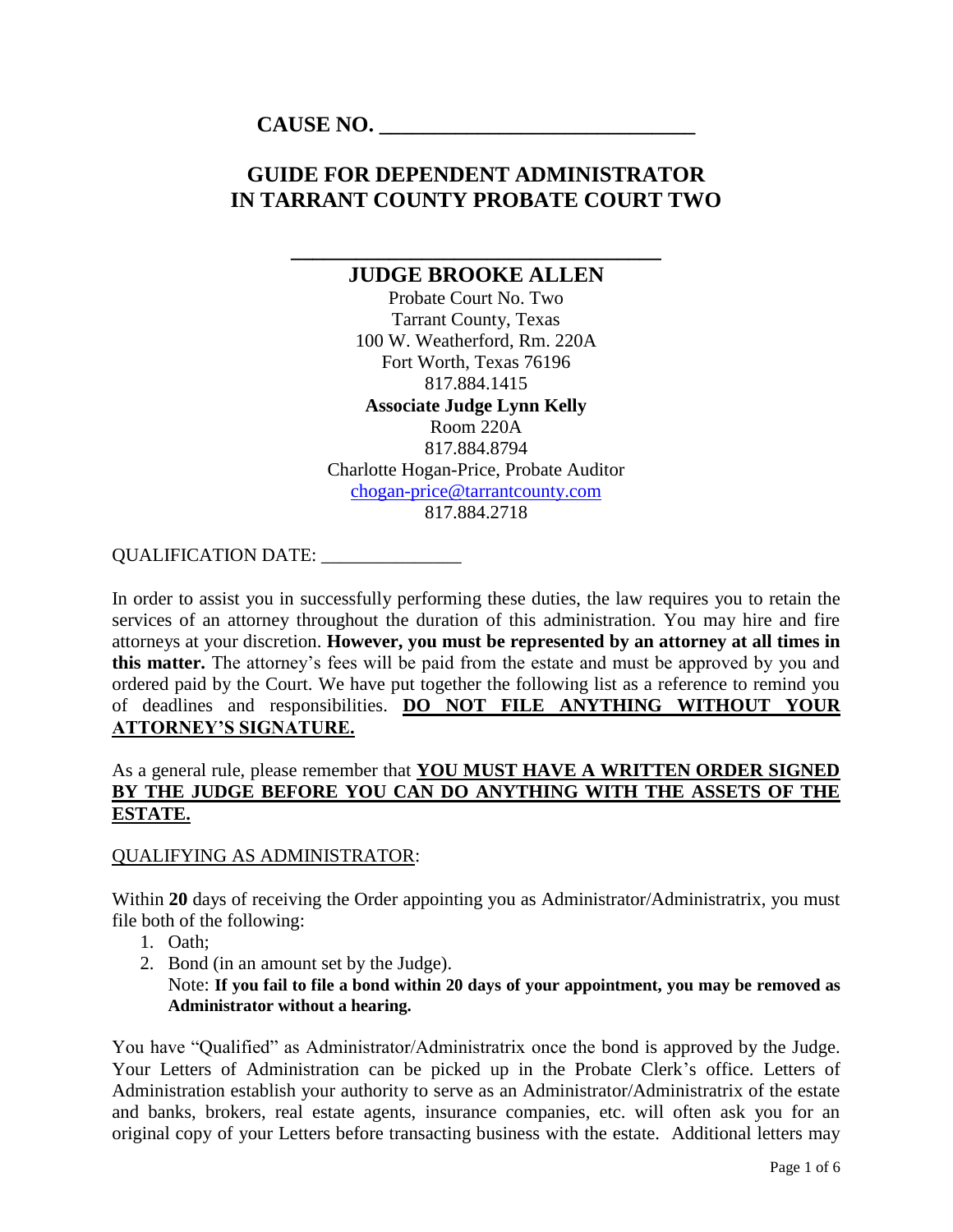be ordered by calling the Clerk's office at 817.884.2840 or by visiting the Clerk's office between the hours of 8:00 a.m. and 5:00 p.m. in Room 233 on the west end of the 2nd Floor of the Historic County Courthouse located at 100 W. Weatherford St. in Fort Worth. Upon receiving your Letters, you must take possession of all records and business property. (TEC §351.102)

#### IMMEDIATELY UPON QUALIFICATION:

- 1. Obtain a federal tax identification number (called an EIN) from the IRS. This is a number issued by the IRS to identify an "estate" account instead of a social security number which is reserved for "personal" accounts. The EIN number is used on all estate bank accounts. Use Form-SS-4 or go to [www.IRS.gov](http://www.irs.gov/) to get the EIN number issued.
- 2. Set up Estate Account(s). Close all accounts in the Decedent's name and consolidate them into the Estate account(s). Place **all** income and sales proceeds into this account. Do not commingle estate funds with other personal accounts. **DO NOT UNDER ANY CIRCUMSTANCES USE ANY ESTATE FUNDS FOR YOUR OWN PERSONAL EXPENDITURES. FURTHERMORE, THIS MONEY MUST FIRST BE USED TO PAY ALL CLAIMS OF THE ESTATE BEFORE ANY DISTRIBUTIONS CAN BE MADE TO ANY HEIRS.**
- 3. Fill out a "Change of Address" form at the post office to have all of Decedent's mail forwarded to your address. Make sure a forwarding order is completed for every possible address where the Decedent received mail; this may require more than one forwarding order. It is your responsibility to make sure that you are receiving all bills, bank statements, and other important mail.
- 4. Please timely notify the Court at 817.884.2718 when you change your address and/or phone number.

#### NOTICE TO CREDITORS:

- 1. Publish a *Notice to Creditors* within one month of qualification in a newspaper in the county (Commercial Recorder 817.926.5351). (TEC §308.051)
- 2. Within two months of qualifying, send specific notices to secured creditors by certified mail, return receipt requested, to all creditors known to have a claim for money against the estate that is secured by real or personal property of the estate. (TEC §308.053)

#### INVENTORY, APPRAISEMENT & LIST OF CLAIMS:

Within ninety (90) days of qualification, file an *Inventory, Appraisement and List of Claims* to be approved by the Court. (TEC §309.051) If additional assets are later discovered, a Supplemental Inventory can be filed. The Supplemental Inventory need only contain information on the newly discovered or acquired assets. (TEC §309.101) This should not be confused with an Amended Inventory. An Amended Inventory is filed upon the Court's disapproval of the initial Inventory. (TEC §309.054) An Amended Inventory corrects the problems the Court had with the initial Inventory. **Failure to file an Inventory can result in removal as Administrator.** However, your attorney may file for an extension if needed. There is no filing fee for Supplemental Inventories but there will be a filing fee for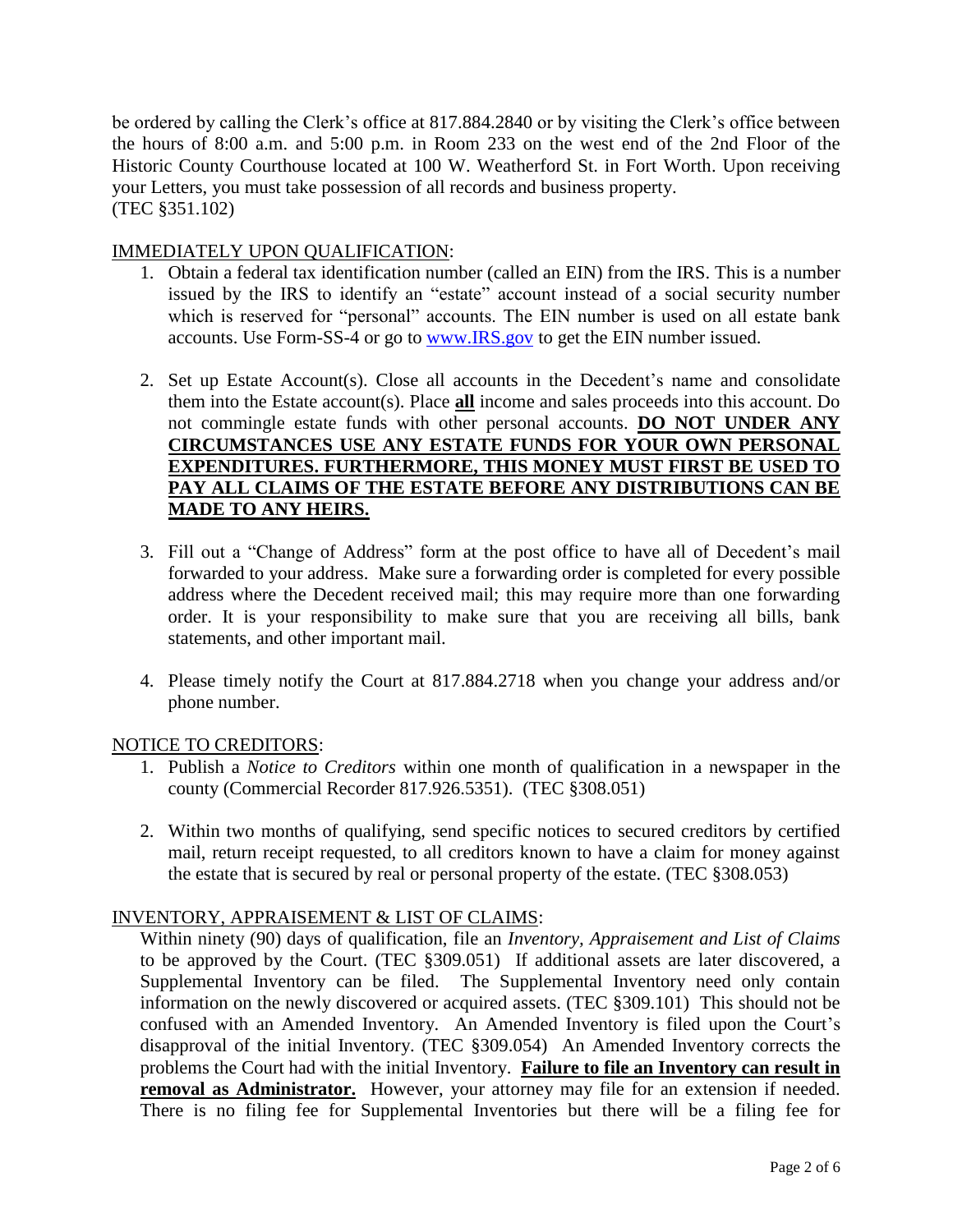Inventories and Amended Inventories filed more than 120 days after the Application of Administration is filed. **Therefore, please file your Inventory promptly**.

#### ALLOWANCE:

If you are a surviving spouse you may be entitled to the following allowances or exemptions:

- 1. Homestead
- 2. Exempt Property: Some property is exempt from the payment of debts. This property is to be kept for the use of the surviving spouse or minor children. (TEC §353.051)
- 3. Allowance in Lieu of Exempt Property: If there is no exempt property, then the Court can grant payment to the surviving spouse in cash or in property. (TEC §353.053)
- 4. Family Allowance: This allowance is to pay one year's expenses from the date of decedent's death for the support of the surviving spouse and minor children of the deceased. (TEC §353.101)

All allowance requests require the filing of an application and a hearing. Please consult your attorney if you feel you are entitled to an allowance or exemption.

#### EXPENDING FUNDS:

- 1. If funds must be spent to maintain property (i.e. storage, yard work, etc.), an Application for Ongoing Expenses must be filed and approved by the Court. **YOU CANNOT EXPEND ANY ESTATE FUNDS WITHOUT PRIOR COURT APPROVAL,** *unless* it is to pay insurance on Estate property for protection against fire, theft or other hazards; taxes; court costs; or bond premiums. (TEC §351.052) **ALL OTHER EXPENDITURES MADE FROM ESTATE FUNDS MUST BE COURT APPROVED BEFORE SPENDING.**
- 2. DO NOT PAY CLAIMS AGAINST THE ESTATE unless specifically authorized by Court Order **AND** with the advice of your attorney. If a claim is filed, do not ignore it and do not pay it until you have spoken to your attorney. If you spend funds without proper authority or pay claims out of the legal order (called "priority" and "classification"), you may be personally liable and can be removed as Administrator.
- 3. In order to pay your attorney with estate funds, **YOUR ATTORNEY MUST FILE AN ITEMIZED APPLICATION FOR PAYMENT OF ATTORNEY FEES SIGNED BY YOU** that must be approved **before** you have authority to pay such fees.
- 4. **DO NOT UNDER ANY CIRCUMSTANCES EXPEND ESTATE FUNDS ON YOURSELF**. If you want expense reimbursement, an application must be filed and Court approval obtained **BEFORE** reimbursing yourself. To be reimbursed, you MUST have a receipt, invoice and/or canceled check to prove the expenditure was for estate benefit.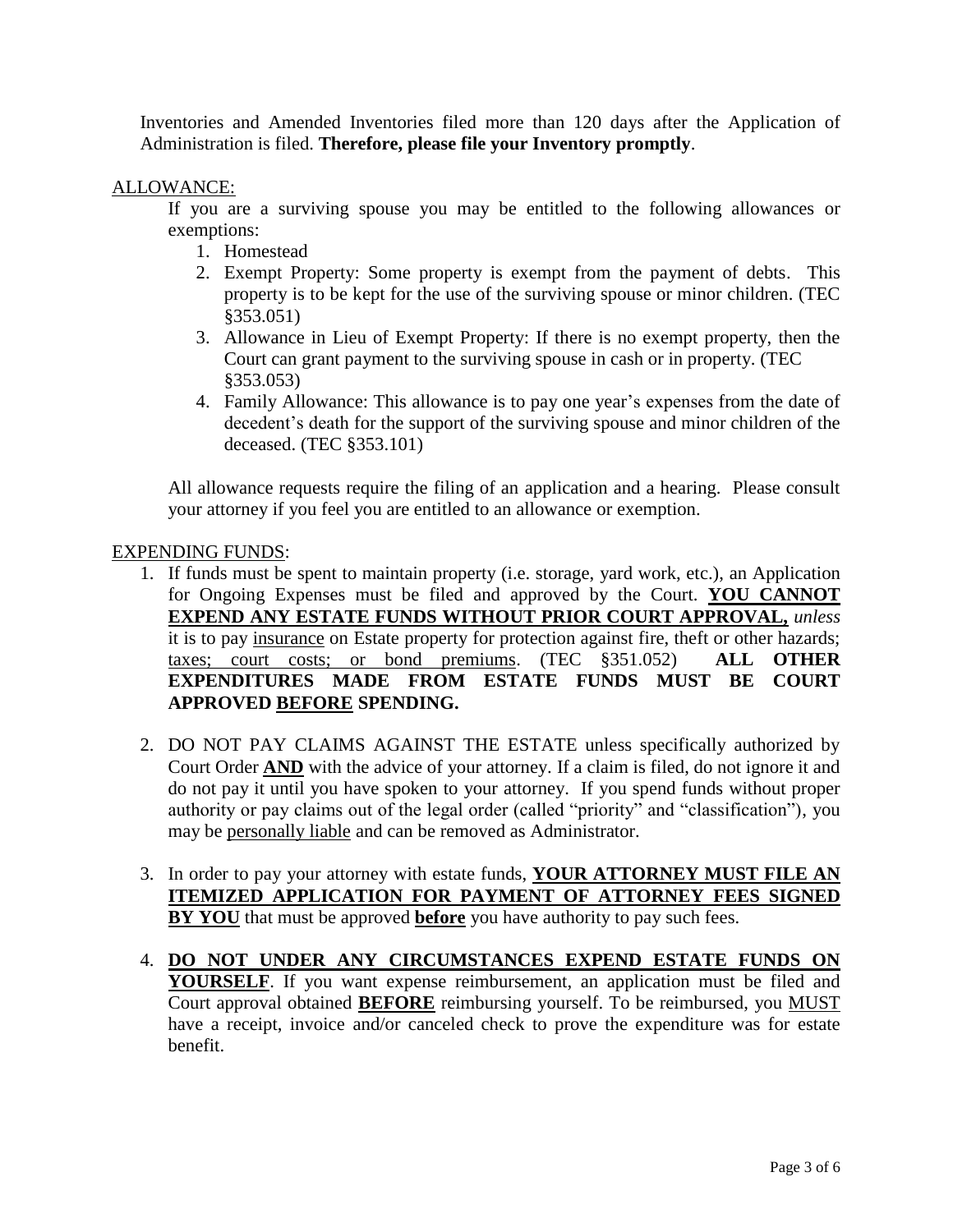#### TAXES:

During the administration of this estate it is your responsibility to make sure that all IRS Tax Returns of the Decedent and the estate are filed, prior to any distributions. The Decedent's "individual" Income Tax Return (Form 1040) must be filed on or before April 15 of the year following the year of the Decedent's death. You may also be required to file an "Estate" Income Tax Return (Form 1041) if more than \$600.00 is earned in each tax period during the administration of this estate. The IRS will hold you personally liable as the personal representative of the estate for any taxes or returns not properly filed and paid. If you have any questions, please consult an accountant or other tax advisor. DO NOT DISTRIBUTE ALL OF THE FUNDS UNTIL YOU ARE ABSOLUTELY SURE THAT ALL TAXES HAVE BEEN PAID IN FULL.

#### INVESTMENTS:

NO investments can be made with Estate funds except as specifically authorized by prior Order of the Probate Court. (Speak with your attorney for details.)

#### SELLING ANY ESTATE PROPERTY:

Allow ample time to sell any estate property because this can be a time-consuming procedure. Estate property cannot be sold until a two-step process is completed.

- 1. Obtain authority from the Court **BEFORE** finding a buyer. This is done by filing an *Application for Order of Sale of Real/Personal Property* with court approved *Order for Sale*. This Application must be on file for ten (10) days before the Judge can approve it to allow time for objections to be filed. (TEC Chapter 356)
- 2. Obtain authority from the Court **BEFORE** completing the sale of any estate property. This is done by filing a *Report of Sale* with court approved *Decree Confirming Sale*. This Report must be on file for five (5) days before the Judge can approve it to allow time for objections to be filed. (TEC §§356.551-556)

#### YEARLY REQUIREMENTS:

1. File an Annual Account every year within sixty (60) days of your anniversary date (the date you originally qualified as Administrator. This date will appear on your *Letters of Administration*). The accounting should show your beginning balances of estate property, all income received and all expenditures made for the year. Additionally, the accounting must balance out with an attached *Verification of Funds on Deposit* from the bank. **Please make sure that you keep up with every bank statement and canceled check that reflects your Estate's finances.** It will be necessary to have this documentation in order to prepare the Annual Account. Please label each deposit (i.e. rent, sale of car, retirement, etc.). This will help your attorney prepare the proper paperwork. Failure to file an annual account will result in a Show Cause hearing in front of the Judge that could result in your removal as Administrator. (TEC Chapter 359)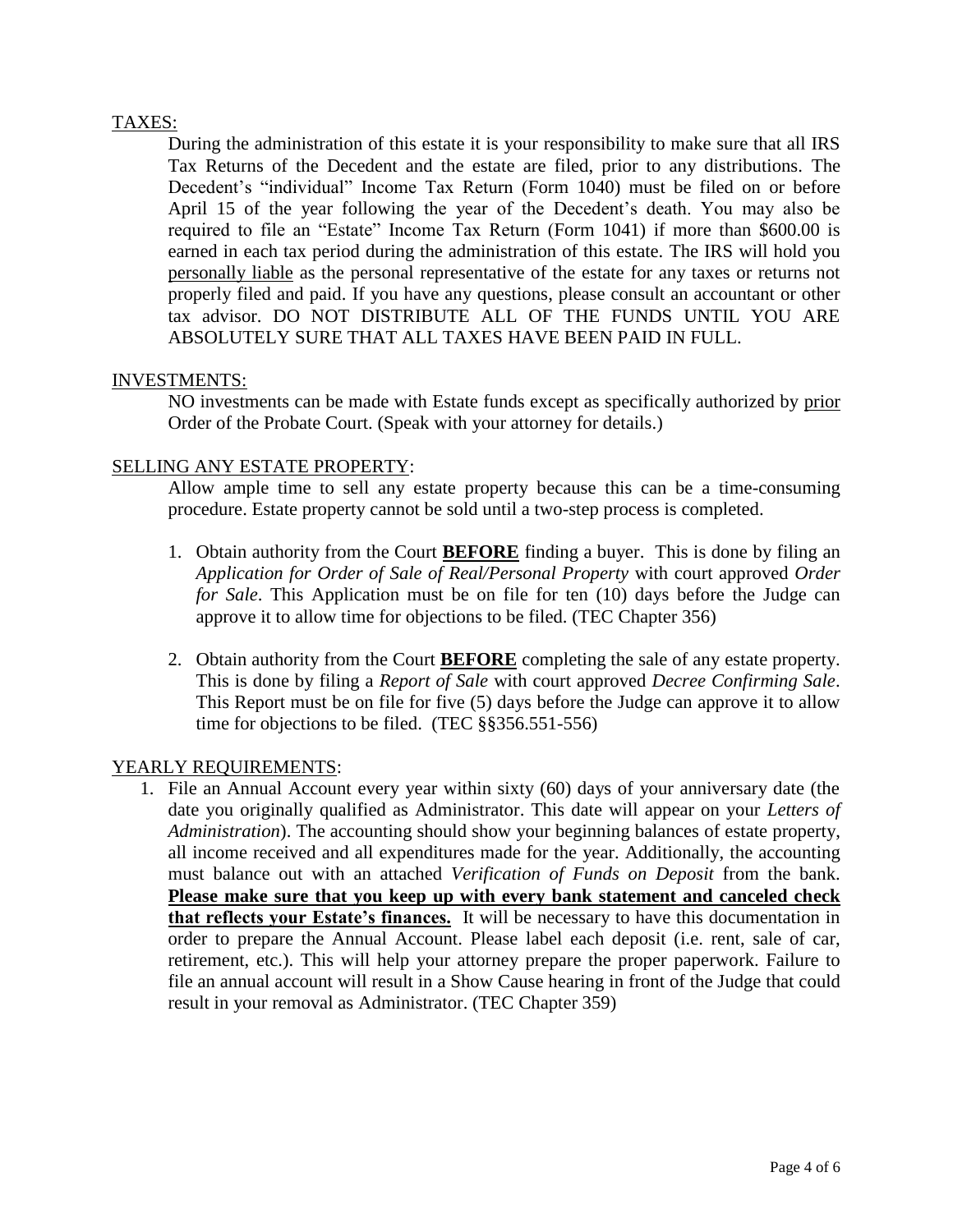a. **NOTE:** It is the goal of this Court to have estates disposed of within two years of their creation. **THEREFORE**: If an Estate is still open requiring the filing of a *second* annual accounting, you must provide for the Court a *detailed* explanation of why the Estate cannot be closed at this time. The explanation should be included in the Second Annual Accounting under the "Other Facts Necessary for a Full Understanding of the Condition of the Estate" section.

## \_\_\_\_\_\_\_ **(Administrator's initials**)\_\_\_\_\_\_\_\_\_\_ **(Attorney's initials)**

2. Check to make sure your Application for Ongoing Expenses is still adequate. Adjust it if necessary, but do not spend funds in excess of allowances unless authorized by the Court.

#### PARTIAL AND FULL DISTRIBUTION OF THE ESTATE: (TEC Chapter 360)

- 1. Partial distribution: After Letters of Administration are issued and the Court approves the Inventory, an Application for Partial Distribution of an Estate can be filed. The Administrator, heirs, legatees or devisees may file for distribution. If partial distribution is not made to all the heirs, a refunding bond will be required unless all parties agree otherwise and file waivers with the Court.
- 2. Full Distribution: Twelve months after Letters of Administration are issued, the Administrator, heirs, legatees, or devisees may file an Application for Full Distribution of the Estate.
- 3. Citation: When an application is filed for distribution, you shall personally serve each person entitled to a share of the estate who resides in the state and whose address is known. Citation by Publication will be used when the identity or address is not known, if persons are not a resident of the state or is a resident but is currently absent from the state. Partial distributions will require poster citation issued for all interested parties including known creditors. These citations can be done by the Probate Clerk for a fee.

#### REPRESENTATION BY ATTORNEY:

- 1. Make sure that you coordinate with your attorney in all necessary estate requirements. You may hire and fire attorneys at your discretion. **HOWEVER, YOU ARE REQUIRED BY LAW TO BE REPRESENTED BY AN ATTORNEY AT ALL TIMES IN THIS MATTER.** If you have difficulty in any of the above requirements, you should consult your attorney. In the event that you fail to properly satisfy the requirements of the law, you could be removed as Administrator and you and your Surety (Bond Company) will be held **personally liable** for all costs incurred in getting the Administration back on track. NOTE: The Court cannot resolve complaints against attorneys. Contact the State Bar at 1.800.204.2222, extension 1790.
- 2. In the event that you receive a "SHOW CAUSE ORDER" from the Court, **DO NOT DISREGARD IT.** This notice is very important because it indicates that you have not fulfilled your legal duties. Contact your attorney immediately and take the necessary steps to correct this matter. If not properly handled, you could be removed as Administrator and be PERSONALLY LIABLE for all costs involved in getting the estate back on track.